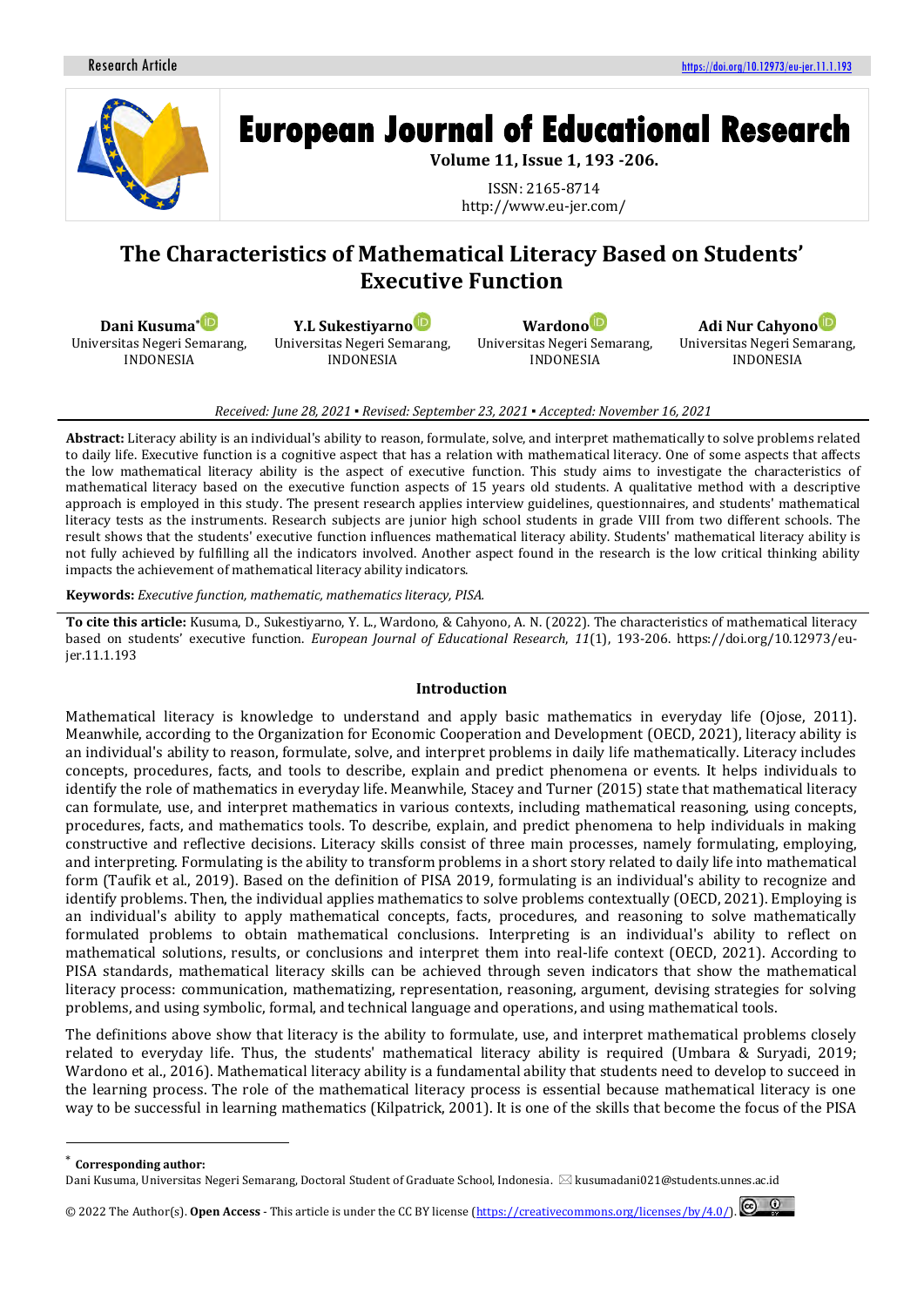test organized by the OECD. It consists of reading literacy, mathematical literacy, and scientific literacy. Based on OECD (2019), it shows that the mathematical literacy ability of students in Indonesia is in the low criteria by being on the tenth rank from below in the PISA category.

Furthermore, the mathematical literacy ability of Indonesian students is still below the average PISA score. The achievement of literacy skills is still at the second level. It means that the literacy skill is still at the simple level, and they have not been able to solve complex problems. The low mathematical literacy ability is caused by the lack of students' ability to think critically about the issues they face (Maslihah et al., 2020; Rizki & Priatna, 2019; Sukestiyarno et al., 2019). Critical thinking is essential for achieving good mathematical literacy skills (Novitasari et al., 2020). According to PISA, there are seven indicators in achieving mathematical literacy skills: communicating, organizing, representation, reasoning, and argument; devising strategies for solving problems; using symbolic; formal, technical language and operations; and using mathematical tools. The achievement of the seven indicators in the literacy process requires thinking critically, criticizing and understanding mathematical literacy problems. Following the definition, critical thinking ability is the ability to think rationally. Therefore, they can make decisions (Feriyanto & Putri, 2020). As a result, it requires one stage in the mathematical literacy process which is critical thinking ability.

Improving critical thinking skills and mathematical literacy are interrelated. So, it is necessary to develop critical thinking skills to achieve good mathematical literacy skills. Many factors affect the students' critical thinking ability and mathematical literacy, including the learning process in schools, the assessment system in schools, and the cognitive aspects of students. The present study focuses on the cognitive aspects of students, which are closely related to mathematical literacy abilities. Following Peng et al. (2018) research, achieving good mathematical abilities is influenced by cognitive aspects in the thinking process. In this case, the aspect that has not been discussed sufficiently is the executive function. Executive function is a cognitive aspect related to a person's ability in mathematics, such as mathematical literacy (Abreu-Mendoza et al., 2018). The executive function regulates the cognitive processes (Miyake et al., 2000) and organizes goal-directed behavior (Anderson et al., 2010). Executive function is defined as cognitive skills related to goal-directed behavior, and it is an indicator of a person's mathematical ability (Wei et al., 2018). The executive function consists of different behavioral and cognitive elements. It plays an important role in learning and academic achievement (Baggetta & Alexander, 2016). The executive function has a role in mathematics education, which predicts the students' mathematical abilities in schools (Clements et al., 2016; Joswick et al., 2019; Magalhães et al., 2020). Executive function is described as a process of adaptation, self-control, attitudes, and emotions in achieving the goals (Purpura et al., 2017). It consists of 3 main items: working memory, inhibitory control, and cognitive flexibility (Diamond, 2013). Thus, the level of the executive function aspect directly results in mathematical literacy skills.

This present research analyzes the process of mathematical literacy in executive function and explains the stages and processes in students' mathematical literacy. It is used to produce the descriptions and findings related to the mathematical literacy process, especially from the executive function point of view.

## **Methodology**

## *Research Design*

The design in this study is a descriptive qualitative research design by describing students' mathematical literacy skills based on the executive function. The present research aims (1) to analyze the students' mathematical literacy process based on PISA indicators and (2) to clarify the characteristics of mathematics literacy based on executive function.

## *Sample and Data Collection*

The data of the research was taken from the students of grade VIII of Junior High School. It involved thirty participants as the subjects of the study. Thirty research subjects were then selected three research samples using the purposive sampling technique. Purposive sampling is a sampling technique of data sources with specific considerations (Sukestiyarno, 2020). The concern in this study is to select a sample with criteria with executive, high, medium, and low. Subjects with low executive function were then named S1, subjects with medium executive function were called S2, and subjects with high executive function were named S3.

This study applied PISA literacy test, executive function questionnaires, and interviews to gather the data. PISA literacy test used the adjusted PISA test standard. In contrast, the executive function questionnaire was adapted from the Teenage Executive Function (TEXI) questionnaire developed by Thorell et al. (2020), which was then adjusted and developed according to the needs. In this study, applied qualitative analysis to collect the data sources and triangulate the data.

Expert judgment validated the instrument of the PISA literacy test. The research instrument was designed to the objectives, and then the researcher conducted a limited test of the research instrument. The results of item validity showed that eight mathematical literacy questions were included in the valid and reliable categories. Meanwhile, expert judgment in psychology validated the Teenage Executive Function (TEXI) interview guide and questionnaire.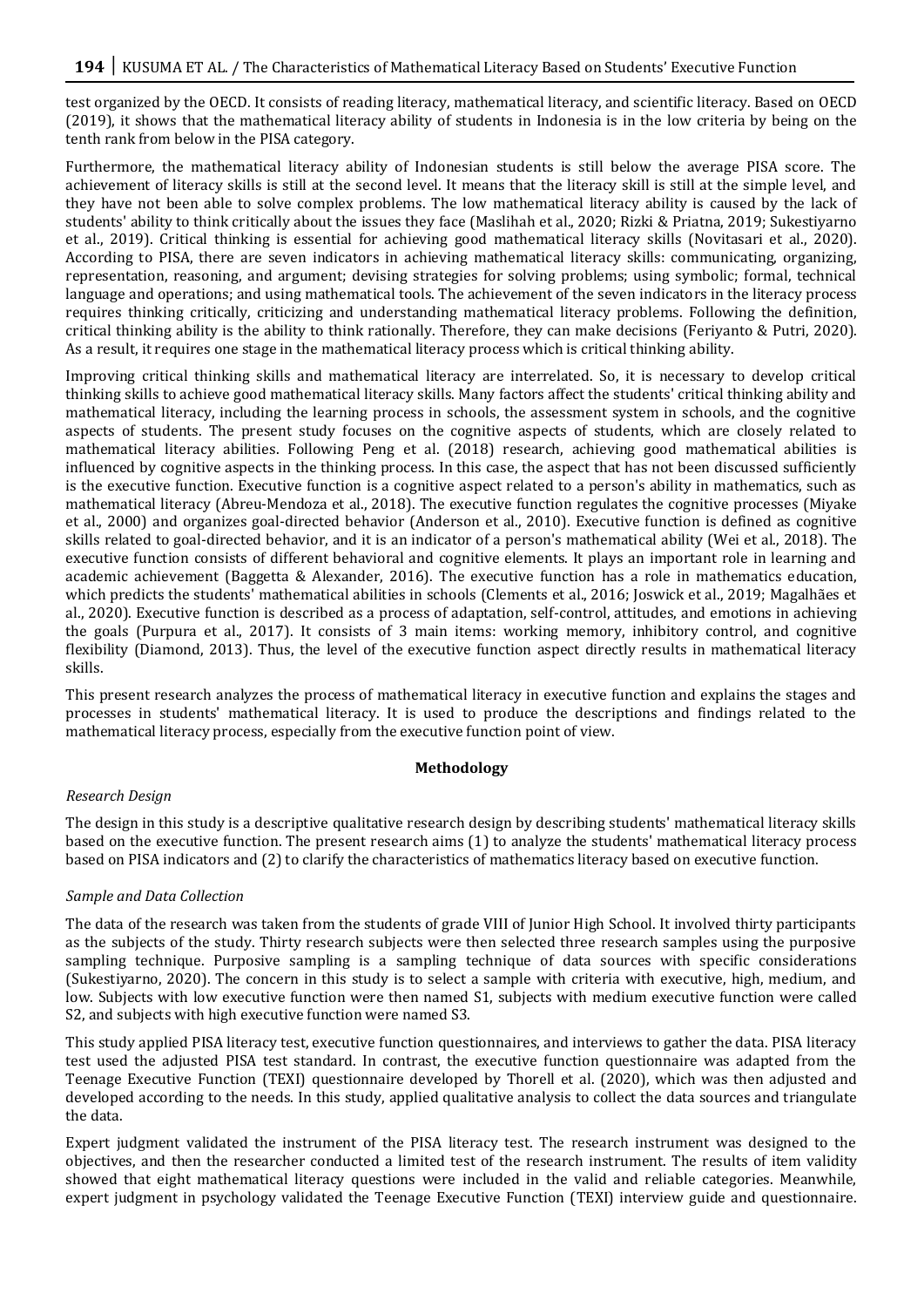Teenage Executive Function (TEXI) consisted of twenty-four questions composed of three categories: working memory, inhibitory control, and cognitive flexibility.

# *Analyzing of Data*

The data obtained from the research results was done by following the procedure of a qualitative model, which consists of collecting data, selecting data, separating data, making an analogy, and making a hypothesis (Sukestiyarno, 2020). The research subjects were given a mathematical literacy test and then given an executive function questionnaire. The researchers separated the data based on the questionnaire results, divided into criteria for high executive function, medium executive function, and low executive function. Then, from the executive function questionnaire results, an analysis of solving mathematical literacy problems was carried out. The study conducted in-depth interviews to deepen the analysis of aspects of mathematical literacy and executive function on selected subjects.

The conclusions process was carried out by testing the hypothesis by repeating data collection. Triangulation was conducted to validate the data, namely a combination of mathematical literacy tests, executive function questionnaire results, in-depth interviews, observation, and documentation. Data reduction is made to eliminate data that is not needed in the study.

# **Findings / Results**

The study results were divided based on the level of executive function of the research subjects, such as high, medium, and low executive functions. Executive function classification was obtained based on the results of the questionnaire given to the subjects. The results of the executive function questionnaire are described in the following table.

| <b>Executive Function</b> | <b>Criterion</b>                                                                          |
|---------------------------|-------------------------------------------------------------------------------------------|
| High                      | Subjects can absorb information well, have good self-awareness, can make plans, focus,    |
|                           | and are not easily influenced by external factors                                         |
| Medium                    | Subjects can absorb information well, have low self-awareness, can make plans, lack       |
|                           | focus, and are easily influenced by external factors                                      |
| Low                       | Subjects are less able to absorb information well, have low self-awareness, are unable to |
|                           | make plans, are not focused, and are easily influenced by external factors                |

## *Table 1. Subject Executive Function Level*

Subjects were selected based on the results of the student's executive function level. Furthermore, the researchers gave a mathematical literacy test and in-depth interviews related to solving mathematical literacy problems to selected subjects. As follows are the results of the analysis for each subject:

# *Subjects S1 in Interpreting, Applying and Evaluating Mathematical Outcomes.*

Interpreting indicators on subjects with low executive function, measured using questions that show a comparison table of cars and their engine capacities. The problem given was that the subject must choose a vehicle with the smallest engine capacity. The interpreting process in the subject of S1 is shown in question number 7 as follows.



*Figure 1. The Interpreting Process of Subject S1*

The results of subject S1 showed that the subject did not carry out the Mathematizing process well since the subject's method could not be translated into a source of information in answering questions. The Devising Strategies indicator did not appear in the working process. The subject only mentioned the wrong conclusion. researcher conducted a more in-depth interview to find out the mindset of subject S1 for further detail.

Q1: "What is your process in solving question number 7?"

S1: "I choose the smallest, sir."

Q1: "How do you choose? I don't see how you do it?"

S1: "In my opinion, the Xenia, sir, is the smallest."

Q1: "How did you get to choose Xenia?"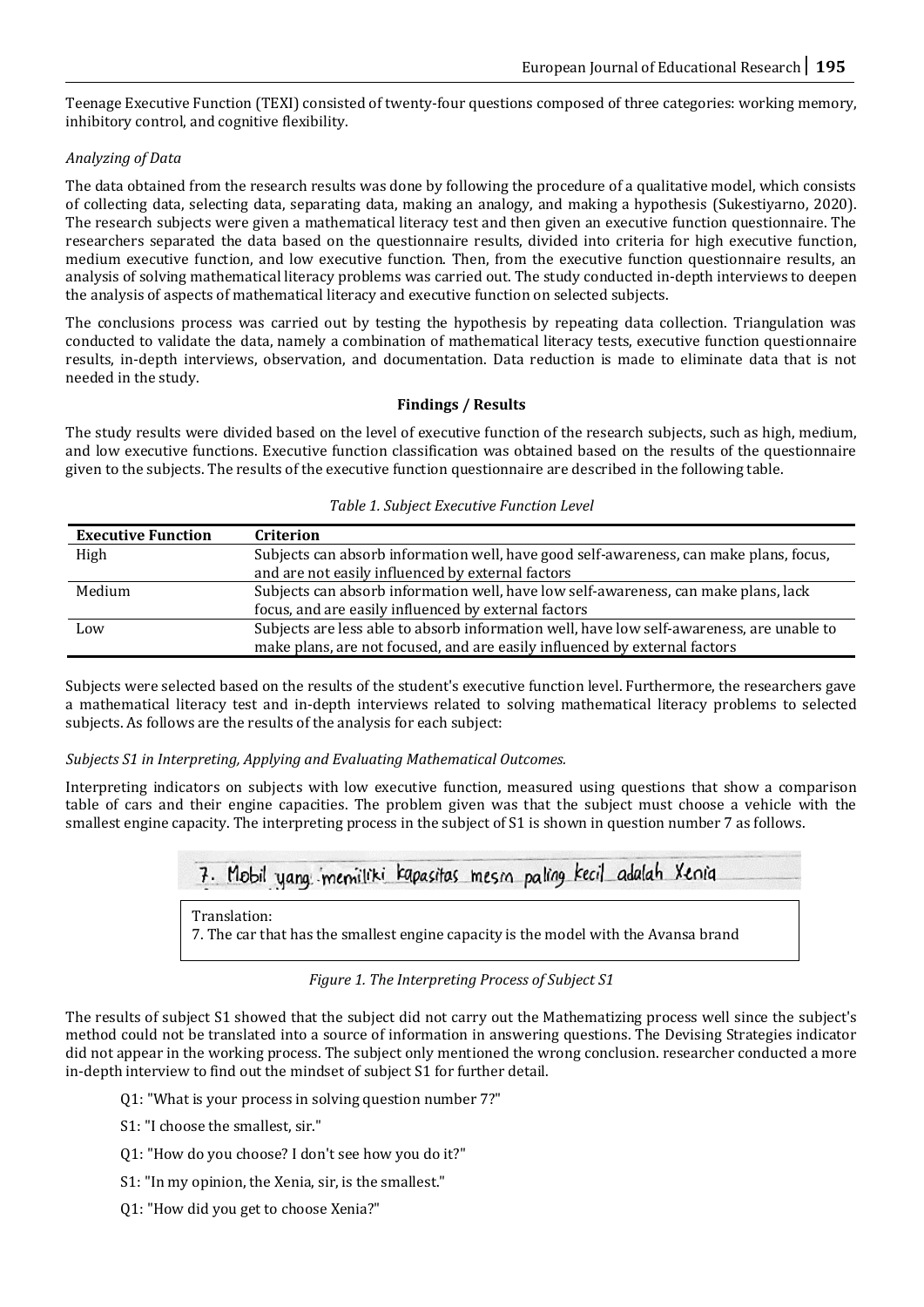S1: "I think xenia is the car with the smallest engine capacity."

The interview results showed that the subject S1 had a low understanding of fractions, especially fractional numbers. Thus, the indicator of Using symbolism in subjects S1 was low in understanding mathematical concepts. The reasoning indicator in the subject S1 was also not following the context of the problems at hand. Overall, the indicators of mathematizing, devising strategy, and using symbols in the interpretation of the subject S1 were low, depending on the difficulty in solving problems.

## *Subject S1 in Employing Mathematical Concepts, Facts, Procedures, and Reasoning*

Employing indicators are measured using problems related to measuring distance, speed, and time on the way up the mountain. The process of employing in subject S1 was shown in the process of doing on question number 10 as follows:



*Figure 2. The Employing Process of Subject S1* 

Based on the work results, it appeared that subject S1 was confused about the problem or the intent of question number 10. Thus, subject S1 was not able to answer the question. The researcher conducted interviews more about the subject's process of completing question number 10.

Q1: "How was your process in solving question number 10?"

S1: "I am confused about how to do it."

Q1: "What have you written in your work?"

S1: "I multiplied it Sir so that km (kilometers) becomes cm (centimeters)"

The results of the interview showed that the subject was confused in understanding the context of the question. These results showed that the mathematizing indicator underlies how students' process in solving problems. If the subject had difficulty in mathematizing indicators, the other indicators would be difficult to fulfill correctly.

#### *Subject S1 in Formulating Situations Mathematically.*

Formulating situations mathematically are measured using problems related to measuring distance, speed, and time on the way up the mountain.

The process of formulating in the subject S1 was shown in the process of answering question number 9 as follows:



Translation: Known: speed 1.5 km/h, distance 18 km Asked: What time is the latest for climbers to depart? Answered: Depart:  $\frac{18 \text{ km}}{(1.5 \text{ km/hour})} = 12 \text{ hours}$ Return/down  $1.5 \times 2 = 3 km/hour$ <br>18km  $= 6 hours$  $3km/h$ 12 hours + 6 hours = 18 hours 18 hours + 12 Hours = 2 am

*Figure 3. The Formulating Process of Subject S1*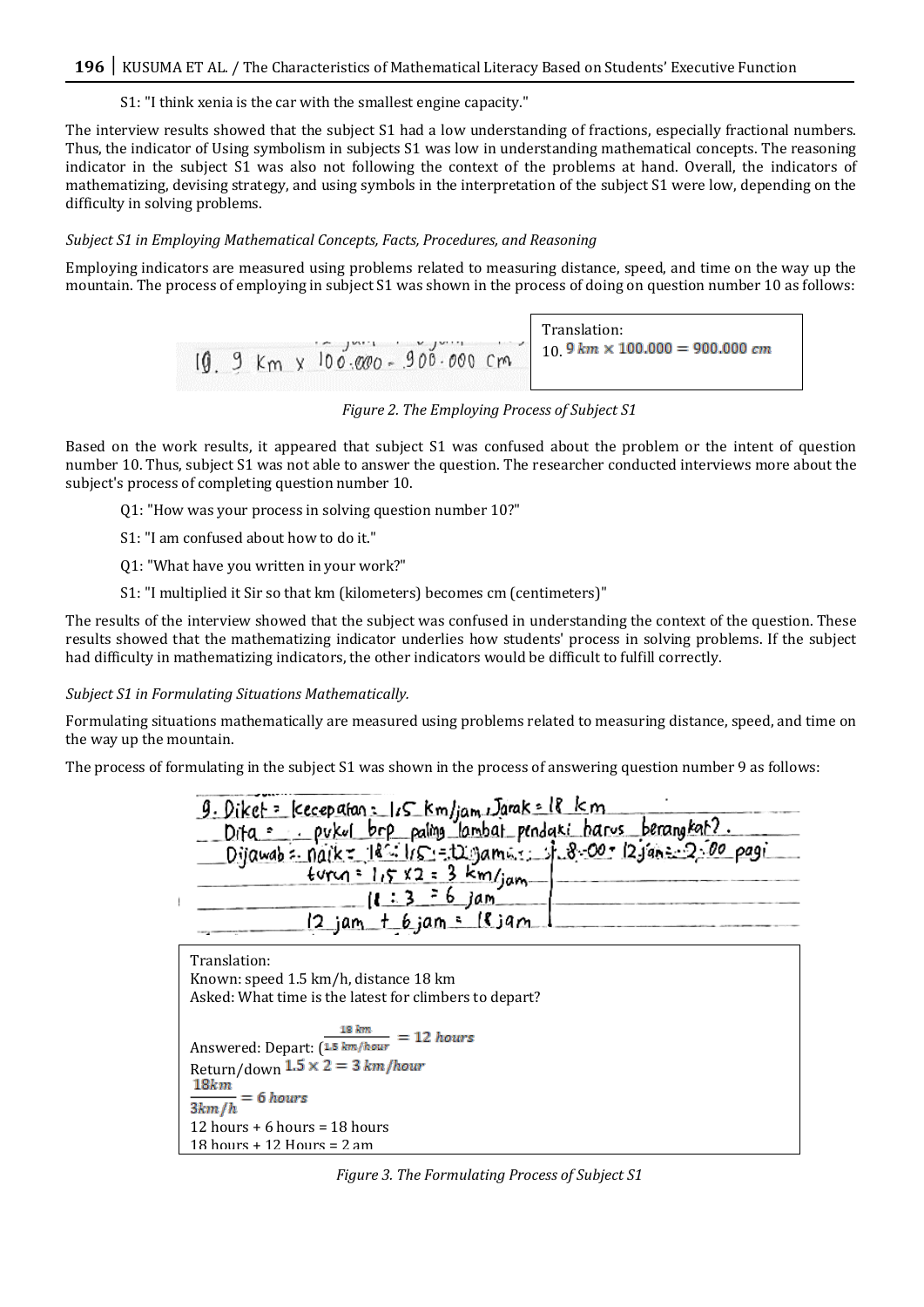Working in the subject S1 on the Mathematizing indicator showed that the understanding related to the problem was quite good. The subject was able to model the problem into a mathematical form. The devising strategies indicator for subject S1 was correct by first calculating the total duration of the journey to the desert. The subject was able to determine the whole time needed to climb and descend from the mountain. However, the final calculation was wrong. It meant that the indicator of Using Symbolic from the subject S1 was still low and not accurate. The researcher conducted in-depth interviews with subject S1 as follows.

- Q1: "Are there any difficulties in solving problem number 9?"
- S1: "I understand, sir."
- Q1: "Try to explain if you understand!"
- S1: "So we calculate what time we depart at the latest, so I look for the total time and then I subtract it, sir"
- Q1: "Do you think what you are doing is right?"
- S1: "Yes, sir"

The results of the interview showed that subject S1 had a good understanding of the problem. Therefore, the mathematizing indicator could be done well. Reasoning and Communication indicators showed that the subject S1 had the right mindset in the process he was working on. The subject also believed what was being done was correct. Even though there was an error in the final calculation process, subject S1 was not careful in the final process.

|                                                                 | Interpret                                                                                                        | <b>Employ</b>                                                                 | <b>Formulate</b>                                                                                                                                                                            |
|-----------------------------------------------------------------|------------------------------------------------------------------------------------------------------------------|-------------------------------------------------------------------------------|---------------------------------------------------------------------------------------------------------------------------------------------------------------------------------------------|
| <b>Description of</b><br><b>Mathematical</b><br><b>Literacy</b> | Subject fulfilled indicators of<br>Representation, Devising<br>Strategies, Reasoning was                         | Mathematizing<br>indicators, Devising<br>Strategies had not<br>been fulfilled | The Mathematizing indicator was<br>fulfilled, but the Devising Strategies<br>indicator had not been fulfilled.                                                                              |
|                                                                 | <b>Working Memory</b>                                                                                            | <b>Inhibitory Control</b>                                                     | <b>Cognitive Flexibility</b>                                                                                                                                                                |
| <b>Description of</b><br><b>Executive</b><br><b>Function</b>    | Able to receive information.<br>Having difficulty in<br>interpreting information,<br>especially in math problems | Still fully managed by<br>others, unable to self-<br>regulate yet             | Cognitive flexibility was still lacking and<br>tended to be low. Since they tended to<br>give up when faced with difficulties.<br>Having difficulty in determining another<br>point of view |

|  | Table 2. Summary of Analysis of Subject S1 |  |  |  |  |
|--|--------------------------------------------|--|--|--|--|

*Subjects S2 in Interpreting, Applying and Evaluating Mathematical Outcomes.*

Subject S2 showed the interpreting process in solving the problem in question number 7. It was a question related to the interpreting process. The following was the process of working of subject S2, as shown in Figure 4.

| $7.$ Avanja<br>= 1,49 x 1000 = 1490    | Translation:                                                      |
|----------------------------------------|-------------------------------------------------------------------|
| Xenia<br>$: 1496 \times 1000 = 1496$   | $1,49 \times 1000 = 1490$<br>Avansa<br>$1,496 \times 1000 = 1490$ |
| Xpander<br>$: 1,52 \times 1000 = 1520$ | Xenia<br>$1,52 \times 1000 = 1490$<br>Xpander                     |
| $ 3y  = 0000 \times 18y$<br>Mobilio    | $1,481 \times 1000 = 1490$<br>Mobilio                             |
| Jadi, rapasitas yang poling real       | So the smallest car engine capacity is<br>mobilio                 |
| adalah mobilio                         |                                                                   |

# *Figure 4. The Interpreting Process of Subject S2*

In-depth analysis showed that subject S2 could interpret the table containing the data source of information to solve the problem. The ability of Subject S2 in interpreting tables was fulfilling the Representation indicator by being able to understand information from tables. Solving the problem showed that the subject of S2 uses a different method by performing the multiplication operation of each car capacity with the number 1000. Subject S2 used different strategies and techniques. It helped the subject determine the correct answer according to the criteria from the Devising Strategies indicator. Subject S2 shown a reasoning indicator where he could conclude the interpretation of the largest car capacity. Thus, subject S2 is capable of making the correct conclusions. The researcher conducted an in-depth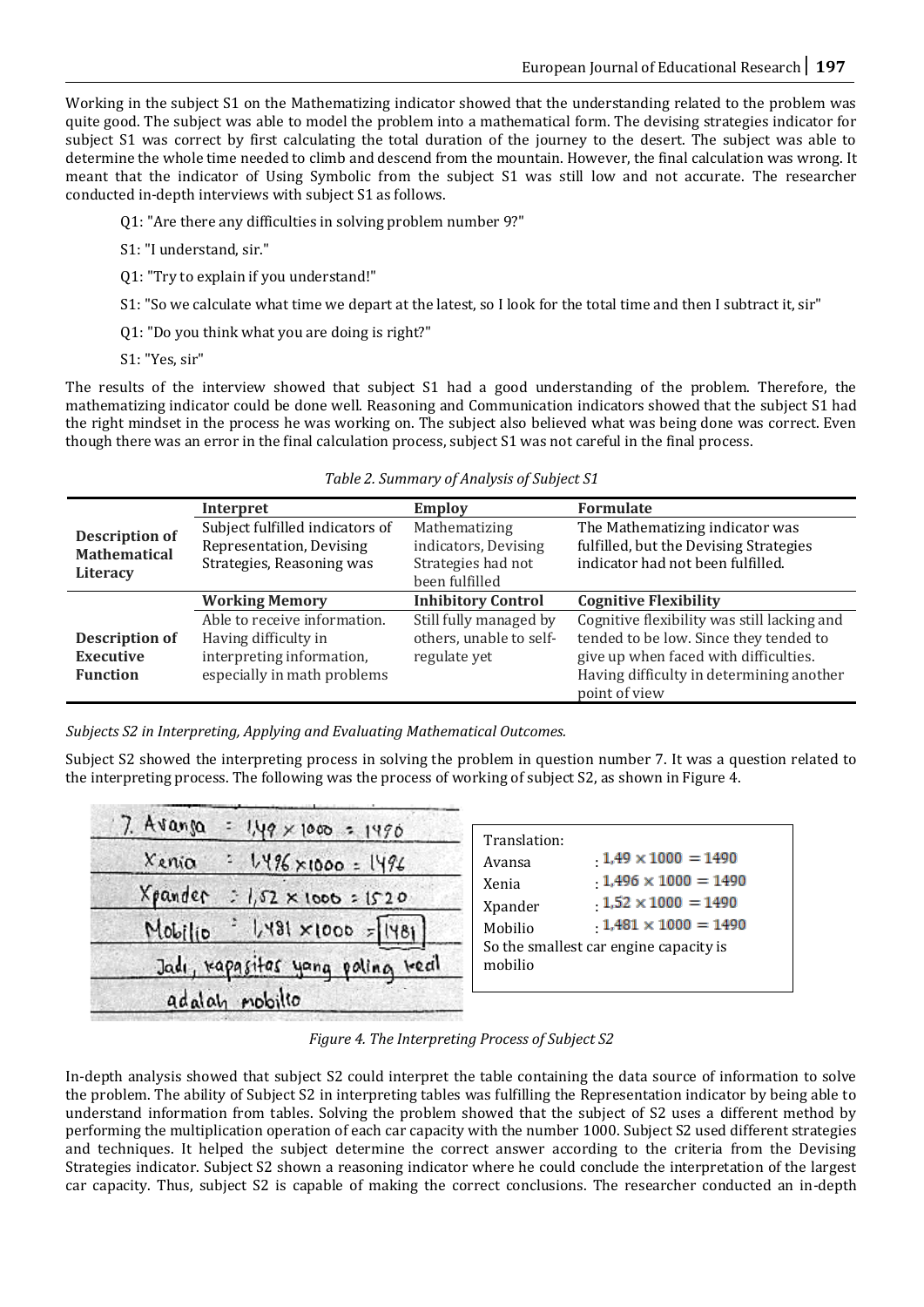interview with subject S2 to find out how the process of subject S2 in thinking about solving the problems in question number 7.

- Q1: "How did you solve the problem in number 7?"
- S2: "Choose the smallest engine capacity from the others, sir."
- Q1: "How do you get the smallest engine capacity?"
- S2: "Multiply each number by 1000 first, sir"
- Q1: "Why do you have to multiply by 1000 first?"
- S2: "So I can do it easily, sir, since there is no comma anymore."

The interview results demonstrated that subject S2 had a strategy in overcoming his difficulties in determining the smallest number. Subject S2 argued that multiplying it by 1000 would make it easier to solve the problem. It showed that the subject of S2 met the criteria of reasoning. Communication indicators appeared when Subject S2 created a workflow process and conveyed the process of solving the problem.

# *Subject S2 in Employing Mathematical Concepts, Facts, Procedures, and Reasoning*

The subject of S2 shows the process of formulating on the was in solving problem number 10.

| $1 + 12 + 530, 48$ cm                     |                                     |                                    |  |
|-------------------------------------------|-------------------------------------|------------------------------------|--|
| 22 $500$ languah = 22.000 $\times$ 30, 48 |                                     |                                    |  |
| $=685.800 \, \text{cm}$                   | Translation:<br>1 feet = $30,48$ cm |                                    |  |
| 29.100.000<br>KM<br>9                     | 22.000 steps                        | $= 22.000 \times 30.48$            |  |
| $= 700.000cm$                             |                                     | $= 685.800 cm$                     |  |
| rata-rata<br>900.000                      | 9 km                                | $= 9 \times 100,000$               |  |
| 680.800                                   |                                     | $= 900.000 cm$<br>900,000          |  |
| $1,3$ cm<br>÷.                            | Average                             | 685,000<br>$= 1.3 cm$              |  |
| ratu - rata langkahnya<br>Jadi            |                                     | So, the average footstep is 1.3 cm |  |
| $1,3$ cm.                                 |                                     |                                    |  |

*Figure 5. The Employing Process of Subject S2* 

In the initial process of answering question number 10, subject S2 used the unit of measure "feet," then it converted into "cm" (centimeter). Subject S2 wrote the solution about feet measure, even though there was no explanation about "feet" and no relationship between the unit of feet and the question. Subject S2 showed that the capacity of the subject in mathematizing, which translated the information of the question, was still low. The Devising Strategies indicator appeared when subject S2 could apply the method to determine the distance of each step in the question. However, there was an error at the beginning that caused the process to go wrong. Researchers conducted in-depth interviews to the subject S2 as follows.

- Q1: "Why do you multiply the conversion result from feet to cm by the number of steps you take?"
- S2: "Yes, because I am looking for the distance per step, sir."
- Q1: "You answered that the average result for each step is 1.3 cm. Do you think it is true that each person's step is 1.3 cm?"
- S2: "It is like the result of the calculation, sir, so I wrote the answer, sir."

The interview results showed that the main mistake of subject S2 understood the reading context. It means that the mathematizing indicator could not be fulfilled. The reasoning indicator on the S2 subject revealed that the subject S2's reasoning ability was still low. The subject could not correlate the results into reality since the distance of a step 1.3 cm was illogical.

## *Subject S2 in Formulating Situations Mathematically*

Subject S2 has displayed the employing process in the problem-solving process. The method of working on question number 9 was as follows.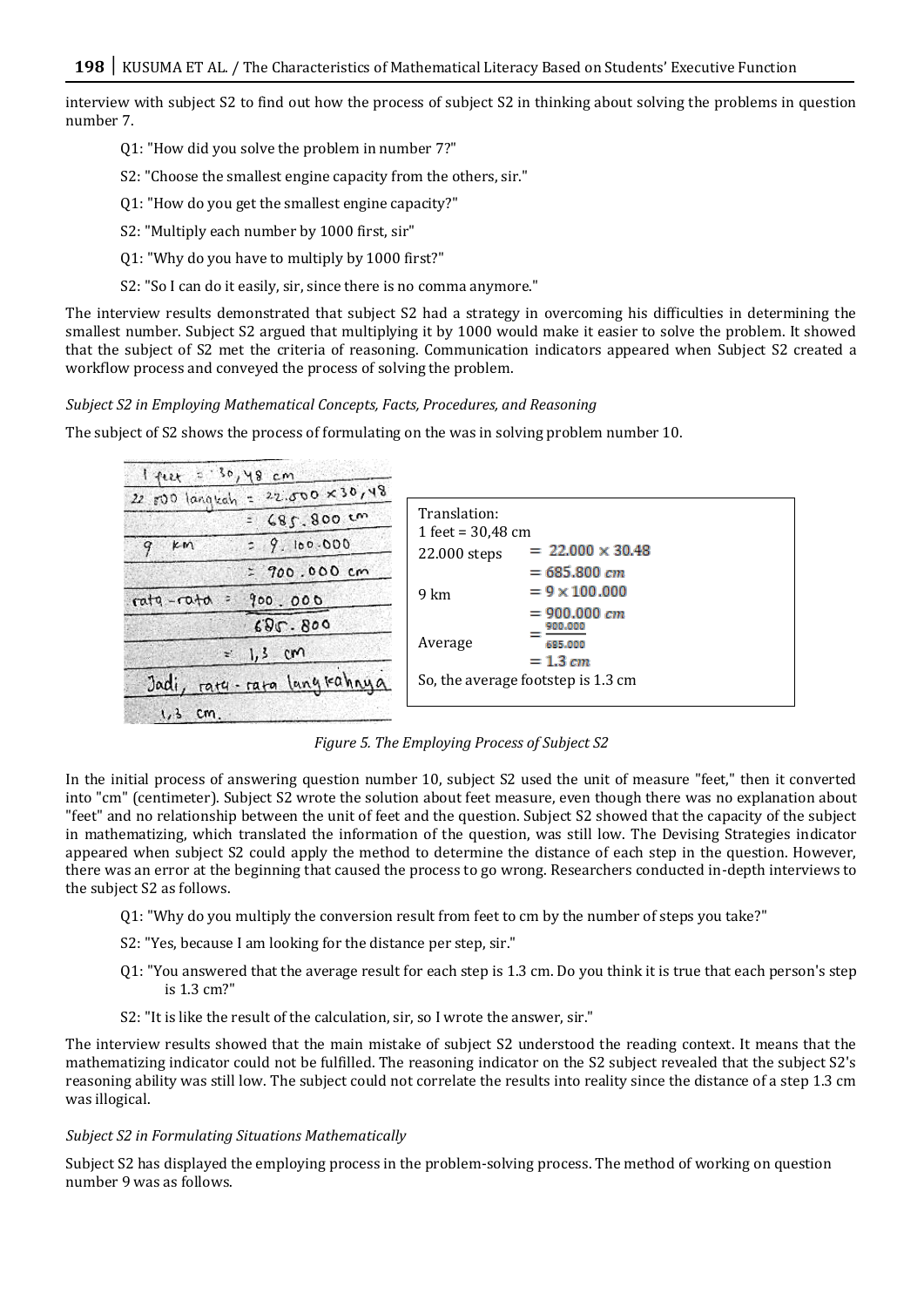|                                      | Translation:<br>Total distance $= 9 + 18$ |                                       |
|--------------------------------------|-------------------------------------------|---------------------------------------|
| $ 0+0 $ , $0 0+\epsilon$<br>$9 + 18$ |                                           | $= 27 \text{ km}$                     |
| Ŧ.<br>27 km                          | Speed                                     | $= 1.5 + (1.5 \times 2)$              |
| keeppton = $1,5 + (1,5 \times 2)$    |                                           | $= 1.5 + (3)$                         |
| $21.5 + 3$                           |                                           | $= 4.5$                               |
| $545$ km/jam<br>$marku = +$          |                                           | distance                              |
| 픘                                    | Time                                      | speed                                 |
| $26$ $\mu$                           |                                           | 4.5                                   |
| pykul 8 malam = 20.00 /20 jam        |                                           | $= 6 hours$                           |
| pueut pendati : 20-6                 | at 8 o'clock                              | $= 20.00 / 20$ jam                    |
| berangkat<br>$- = 14$                |                                           | when the climber goes to the mountain |
| 14.00                                |                                           | $= 20 - 6$                            |
|                                      |                                           | $= 14$                                |
| Jadi, pukul pendany poling lambat    |                                           | $= 14.00$                             |
| berangrat adalah jam 2 siang.        |                                           | so, the slowest time for climbers to  |

*Figure 6. The Formulating Process of Subject S2* depart is 2 pm

The process of the subject S2 in answering question number 9 showed several indicators of mathematical literacy, one of the indicators was mathematizing. The mathematizing indicator appeared at the stage where subject S2 could translate the problem into mathematical form. Therefore, subject S2 could process or use information as a source. In the problem-solving process or the Devising Strategies stage, the subject experienced an error in using the information as a completion step. Subject S2 made an error when adding up the climb speed with descending the mountain and determining strategies that affected the other processes in the problem-solving approach. This error leads to wrong conclusions as well. Another mistake made by subject S2 was misinterpreting the total mileage. This misinterpreting related to the Representation indicator since the subject S2 used information and performed arithmetic operations based on information from reading. As a result of these two errors, subject S2 could not solve problem number 9 correctly. The researcher conducted an in-depth interview with subject S2 to discover the thinking process and deepen the analysis of subject S2.

- Q1: "What is your process in solving question number 9?"
- S2: "Because the question asks about time, then I calculate the time by dividing the distance by the speed."
- Q1: "How do you find the time if there is different departure and return speeds?"
- S2: "I add up, sir, "
- Q1: "Why do you add up?"'
- S2: "To calculate the total speed of departure and return."

The interview results from subject S2 showed that the subject understood the problem asked in the question. However, the use of strategies in solving these problems was not appropriate. In Devising Strategies or completion plans, the subject had a wrong understanding by adding up to 2 different speeds. The reasoning indicator showed that subject S2 misinterpreted the formula for the distance and speed in the question.

The formulating process showed that Subject S2 had an excellent Mathematizing ability. However, in the indicators of devising strategies, reasoning and representation were not appropriate.

|                           | Interpret                   | <b>Employ</b>                | <b>Formulate</b>                   |
|---------------------------|-----------------------------|------------------------------|------------------------------------|
| <b>Description</b><br>0Ť  | Devising<br>Representation, | Mathematizing<br>indicators, | Mathematizing indicator was        |
| <b>Mathematical</b>       | Strategies,<br>Reasoning    | Devising Strategies had not  | fulfilled, but Devising Strategies |
| Literacy                  | Indicators were fulfilled.  | been fulfilled               | indicator had not been fulfilled   |
|                           | <b>Working Memory</b>       | <b>Inhibitory Control</b>    | <b>Cognitive Flexibility</b>       |
|                           | able<br>receive<br>Be<br>to | Be able to do a little self- | Early-stage<br>cognitive<br>of     |
| <b>Description</b><br>of  | information appropriately,  | Still<br>heavily<br>control. | flexibility.                       |
| <b>Executive Function</b> | but lack of follow-up on    | influenced by other aspects  | Difficulty<br>determining<br>in    |
|                           | data, especially planning   | and easily distracted        | another point of view              |

*Table 3. Summary of Subject S2 Analysis*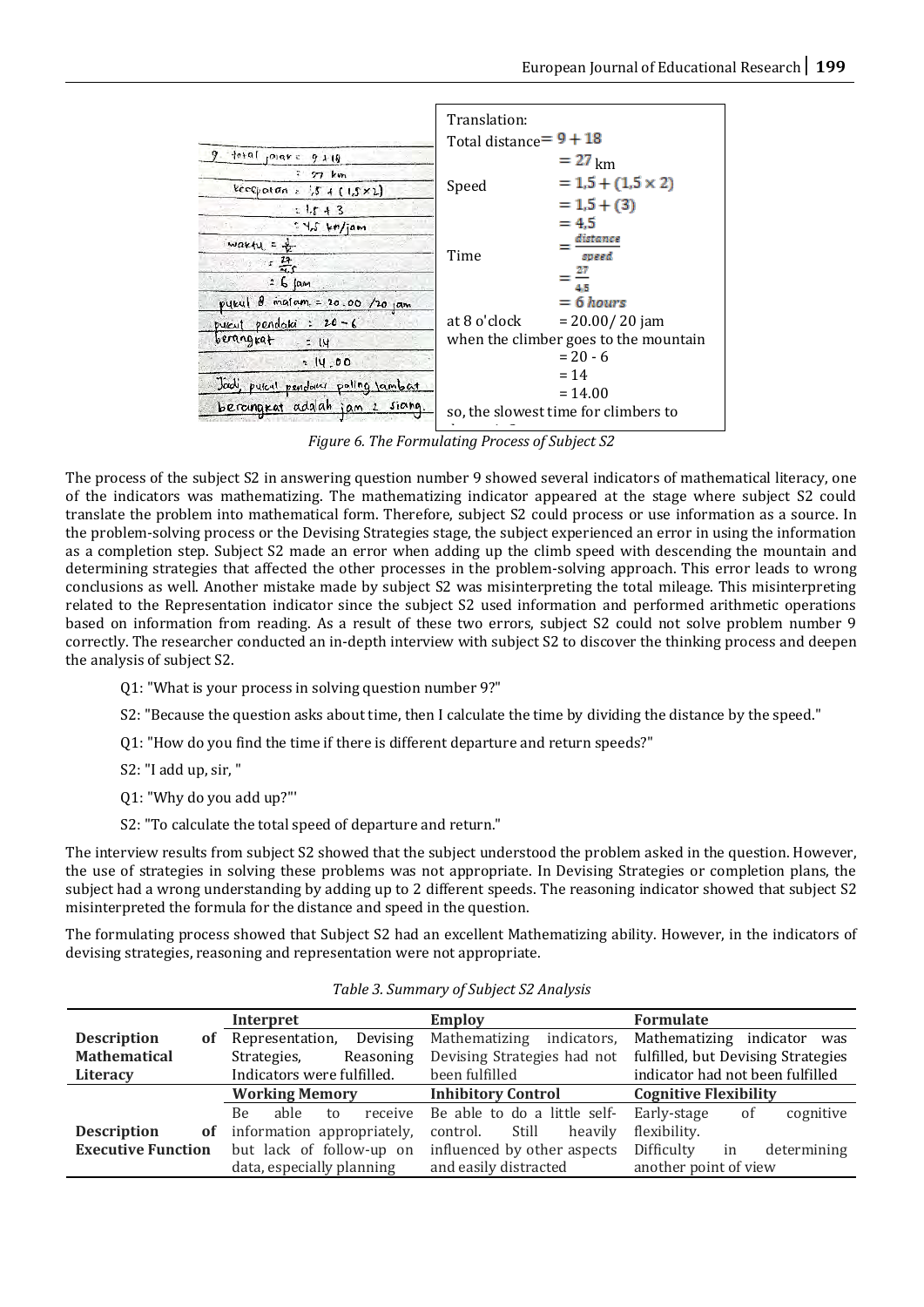*Subject S3 in Interpreting, Applying and Evaluating Mathematical Outcomes*

Subject S3, with the high executive function shown, the interpreting process was as follows.

|                     | Kapasitos mesin Avanso: 1,99 weer.                                                                                                                                                                     |
|---------------------|--------------------------------------------------------------------------------------------------------------------------------------------------------------------------------------------------------|
|                     | xenia<br>$-1.996$ liter                                                                                                                                                                                |
|                     | Apander - 1,52 meet                                                                                                                                                                                    |
|                     | $H_1(0, 0)$ (10 ) $H_1(4, 0)$ (112r)                                                                                                                                                                   |
|                     | <u>Yong punya kapasicos mpsny paling ketit - Molowic</u><br>lurenia kabolstas mesjo, mobilio - 1,991, kepit sedanguan juapasesis mobili<br>lain, 1,49 hear; 1,986 hear; 1,52 hear.                     |
| Translation:        |                                                                                                                                                                                                        |
| car engine capacity |                                                                                                                                                                                                        |
| Avansa              | 1,49 liters                                                                                                                                                                                            |
| Xenia               | 1,496 liters                                                                                                                                                                                           |
| Xpander             | 1,52 liters                                                                                                                                                                                            |
| Mobilio             | 1,481 liters                                                                                                                                                                                           |
|                     | The car that has the smallest engine capacity is mobilio.<br>because the capacity of the mobilio engine is 1.481 liters, while<br>the capacity of other cars is 1.49 liters; 1,496 liters; 1.52 liters |

*Figure 7. The Interpreting Process of Subject S3* 

The results of student work showed that subject S3 could solve the problem in question number seven by answering correctly. Subject S3 understood the concepts of fractions and rounding fractions. Thus, subject S3 had no difficulty choosing the smallest unit in the table given in the question. Based on the indicator of mathematical literacy ability, the Representation indicator was seen when the subject S3 could interpret the table shown in the question. Then the subject could obtain the correct information to solve the problem. Indicators using symbols, formal and technical language and operations were fulfilled when the subject S3 ranks the car's engine capacity from the largest to the smallest. Reasoning and Communicating indicators could be seen when the subject S3 argued that the Mobilio brand car had the smallest engine capacity compared to other car brands. For further information, the interview was conducted with subject S3 as follows.

Q1: "How do you interpret the table in question number 7?"

S3: "Because what was asked was the capacity of the car, I observed the capacity of the car, sir"

Q1: "How can you interpret that Mobilio has the smallest capacity?"

S3: "I classify first then choose the smallest sir"

Subject S3 was able to read and interpret tables well. Therefore, it means that the subject S3 had good representation skills. Then, using symbols, formal and technical language and operations indicators were well confirmed, as seen from the students' working process. In the interview, students were able to sort from the largest to the smallest cars' capacity. Reasoning and Communication indicators were done well when the subject S3 was being able to argue. Subject S3 was able to explain the arguments he believed in when he was answering question number 7.

#### *Subject S3 in Employing Mathematical Concepts, Facts, Procedures, and Reasoning*

The employing process is shown in question number 8. The process of working on the questions by subject S3 is shown in figure 8.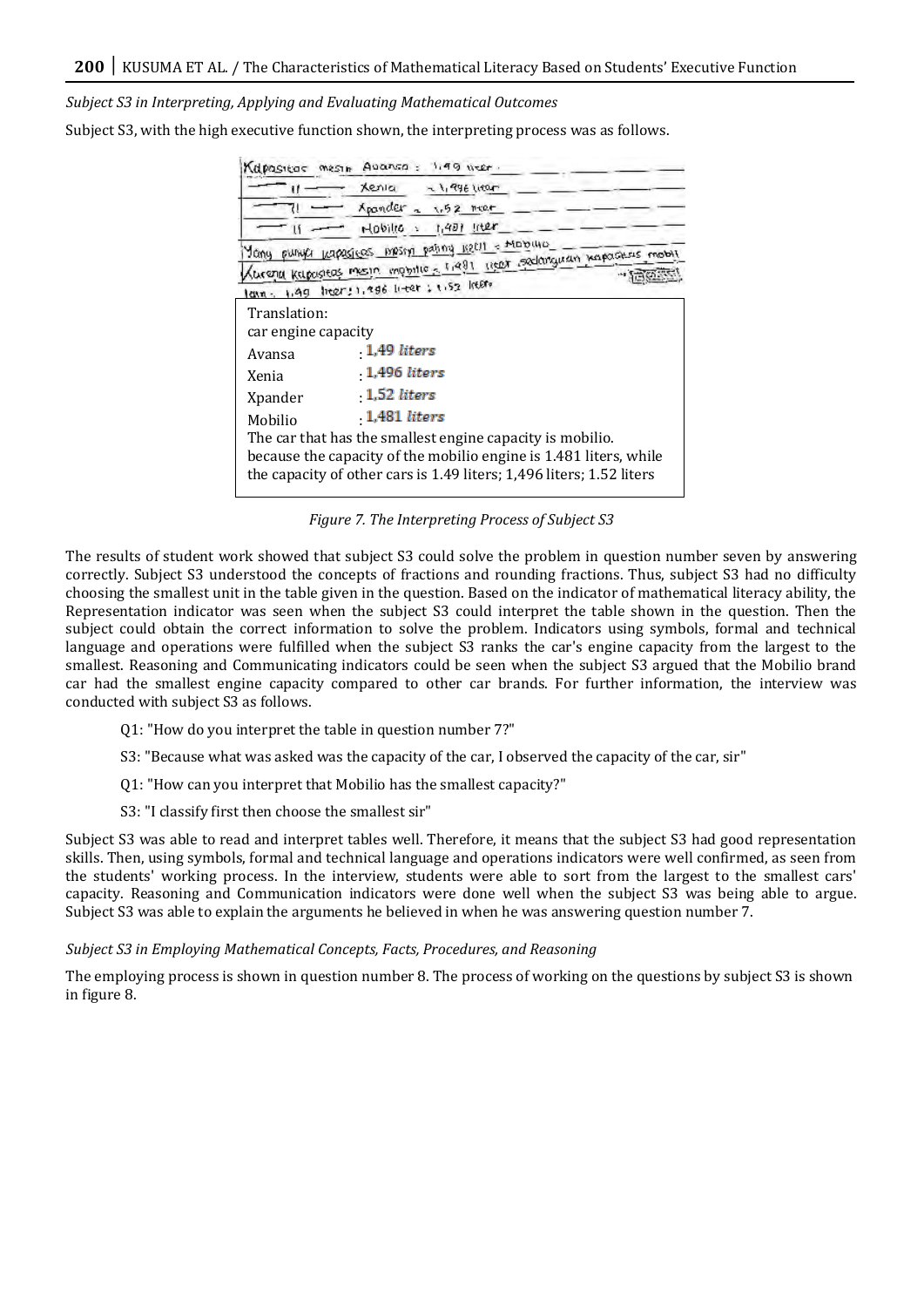

*Figure 8. The Employing Process of Subject S3* 

The Representation indicator showed that subject S3 was able to analyze problems related to the displayed diagram. Subject S3 was able to interpret bar graphs that contain information. The Mathematization indicator was seen when the subject S3 could translate the table into a mathematical form adjusted to the question. The strategy used by Subject S3 was to record the percentage of each data in the table. This showed that subject S3 was able to meet the criteria of the devising strategies indicator. Communicating indicators could be seen from the process when the subject was being able to express his opinion in solving the problem in question number 8 through the analysis process. Then the subject S3 could give the correct conclusion. For the detailed information, subject S3 was interviewed related to the completion process.

Q1: "What do you get from question number 8?"

S3: "Question number 8 is a question that is rather difficult to understand, it needs accuracy."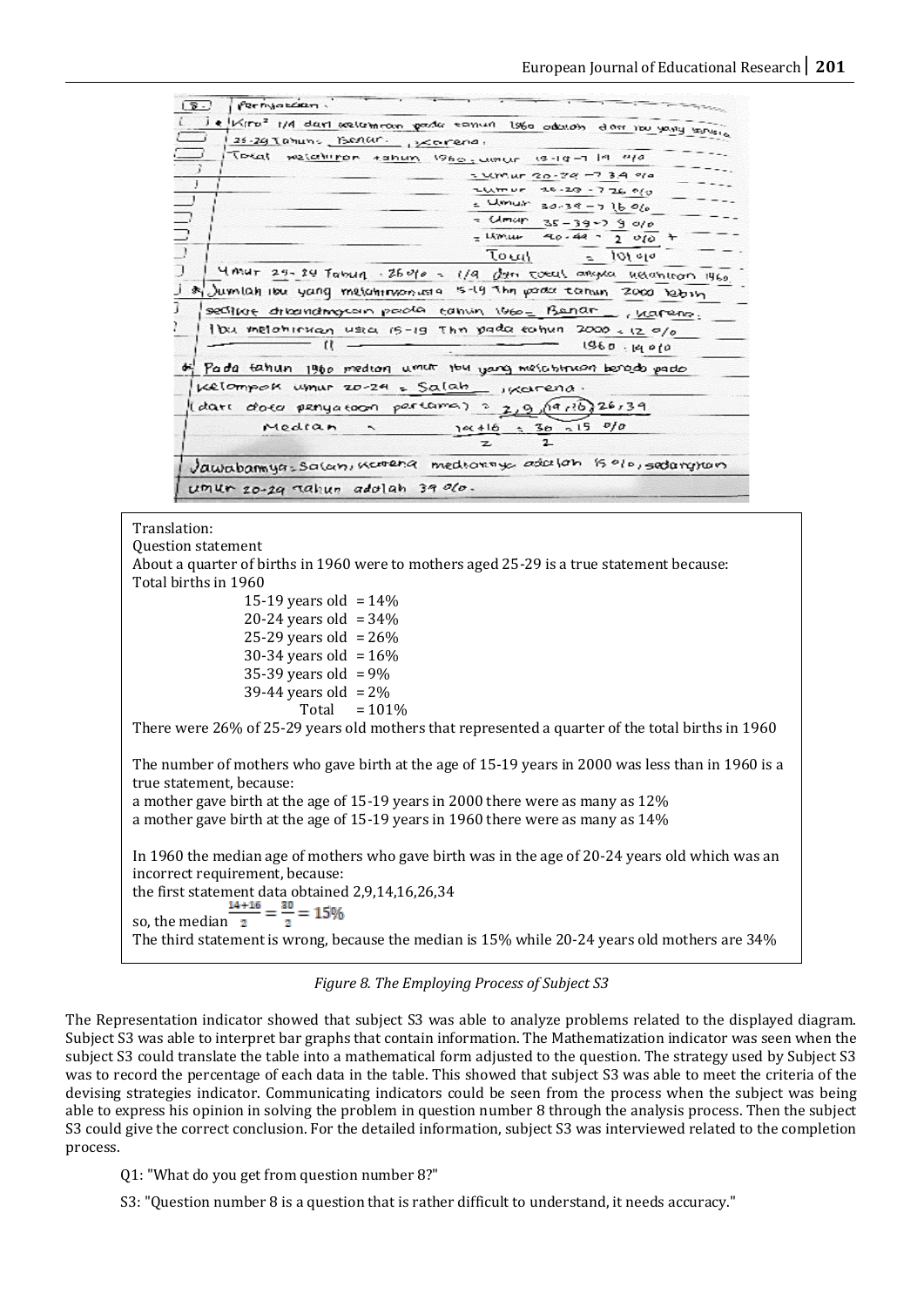Q1: "How do you solve the problem?"

S3: "At first I was confused to move, then I reread, and I found the right way"

Q1: "How is that?"

- S3: "Since in the graph, the number of each pole is not clear, I just guest it in percentage form, so it's easier for me to guest."
- Q1: "so it is in determining the amount, isn't it? why do you use percentage to guest?"
- S3: "Because I still want to learn about the percentage that I learned before, so I use that method."
- Q1: "Then, what method do you use to answer the question?"
- S3: "first, I divide the total by 4, then for part b, I will add the total, and I will divide the total by 2?"

The interview results showed that Subject S3 had a good understanding and the ability to reason for problems based on the Reasoning indicator. This was manifested in the ability to argue and process the subject in understanding the problem. The Employing process showed that the subject S3 had a good capacity by fulfilling the Mathematization, Devising Strategies, Reasoning, Representation, and Communication indicators. However, it has some shortcomings in the Using Symbols indicator.

#### *Subject S3 in Formulating Situations Mathematically*

The formulating process was one of the processes in mathematical literacy skills based on PISA standards. The PISA test developed by the researcher consisted of 30% of questions that were included in the Formulate process. The formulating process on the subject S3 was shown in the process as follows.

|                  | Keceparan 15 km 1 jam (mandasi)         |           |  |  |                                                            |
|------------------|-----------------------------------------|-----------|--|--|------------------------------------------------------------|
|                  | palling lumbat kembali spania B mellam. |           |  |  |                                                            |
|                  |                                         |           |  |  | Turun = Kerepatannya Zi dari mendaki : 115 km x2 -3 um/jam |
| $1.5 \text{ km}$ | $9mm - 6 jam + 9km - 3jam$              | $3 \mu m$ |  |  |                                                            |
|                  | Total woutu yg diperiuwan 9 jam         |           |  |  |                                                            |

| Translation:                                                                           |
|----------------------------------------------------------------------------------------|
| Distance 9 km with a total distance of 18 km                                           |
| speed 1.5 km/h (climbing)                                                              |
| no later than back to basecamp at 8 pm                                                 |
| descending at twice the speed of climbing is $1.5 \text{ km/hour} = 3 \text{ km/hour}$ |
| 9km<br>9km                                                                             |
| $\frac{1}{1,5km} = 6 \text{ hours}, \frac{1}{3km} = 3 \text{hours}$                    |
|                                                                                        |
| total time required is 9 hours                                                         |
| So, it must be up to a maximum of 8 pm so that it is 8 pm - 9 hours (travel) so        |
| that it departs at the latest at 11 pm.                                                |

*Figure 9. The Formulating Process of Subject S3*

The literacy ability of the subject S3 in the formulate process was shown when the subject was working on question number 9. The subject S3's work showed the subject's ability to mathematize or changed the problem into a mathematical form. Subject S3 made questions to be easier to understand and solve mathematically. The devising strategies indicator was shown when subject S3 designed a solution by calculating the total distance and then dividing the total distance by speed. Thus, the time required could be found. Indicator Using Symbol was shown when the subject performed a calculation operation by dividing distance by speed. Subject S3 also concluded that the result was a unit of time, namely hours. This process showed the subject's understanding of the relationship between distance, speed, and time. The reasoning indicator was depicted when the subject could reason in determining the latest time to climb the mountain. Researchers conducted more in-depth interviews with the research subject to obtain a complete description of the thinking process of the subject S3.

Q1: "How did you solve question number 8?"

S3: "I solve by calculating the distance, then I divide by the speed of departure and speed of descent."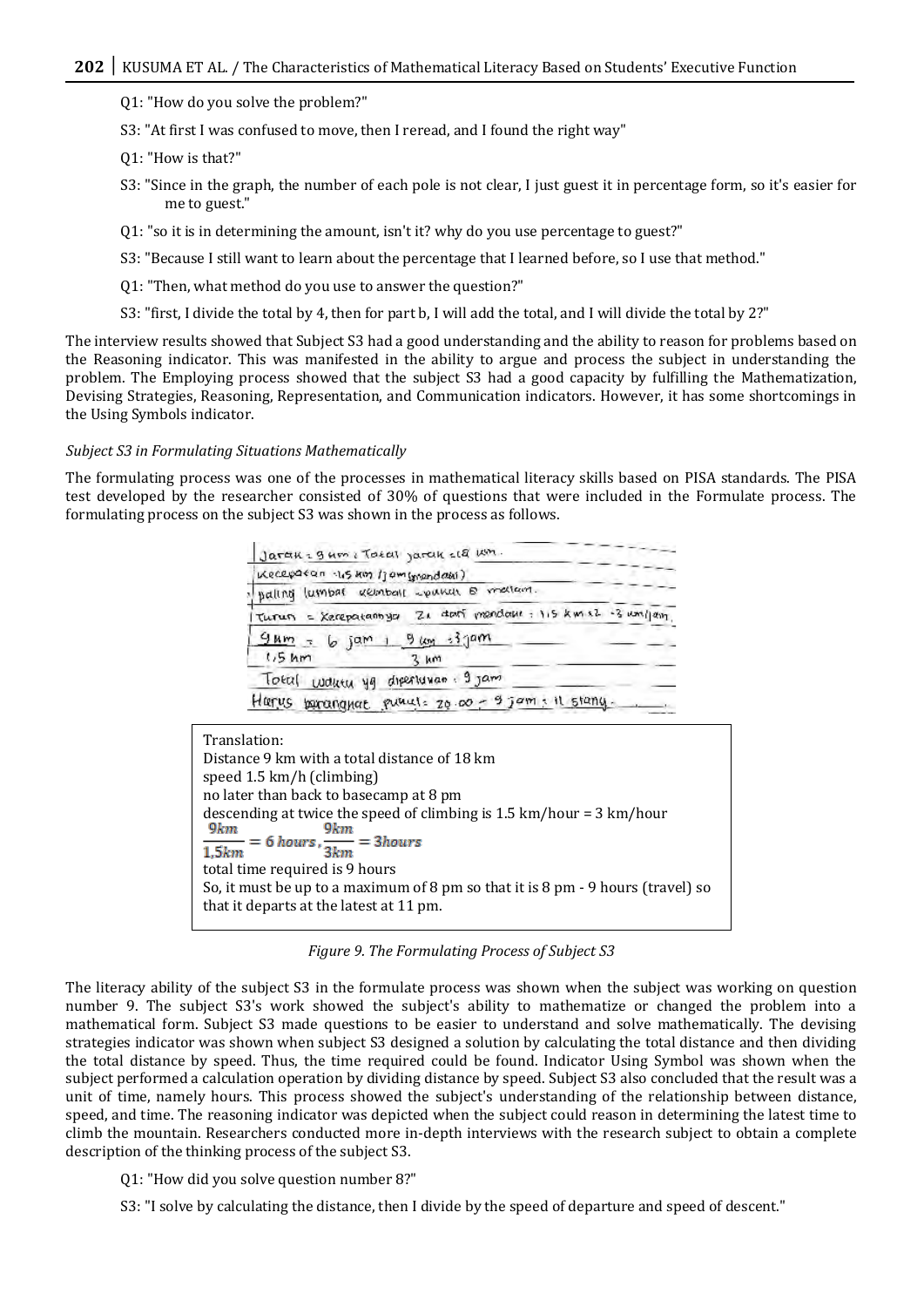# Q1: "Why do you do that?"

S3: "Because I am looking for the time he has to leave."

The interview results described how the subject S3 understood the context of the problem in question number 8. Then the subject S3 was able to communicate their opinion about how he should do to solve it. This could meet the Communicating indicator, which was communicating their work. In general, subject S3 could meet the indicators of mathematization, devising strategies, Using Symbols, reasoning, and communicating well in the formulating process.

|                              | Interpret                 | <b>Employ</b>                   | <b>Formulate</b>             |
|------------------------------|---------------------------|---------------------------------|------------------------------|
|                              | Representation, Using     | Representation,                 | Mathematization, devising    |
| The description of           | Symbolic, Reasoning and   | Mathematization, devising       | strategies, Indicator Using  |
| <b>Mathematical Literacy</b> | Communicating             | strategies, Communicating       | Symbol, Communicating        |
|                              | Indicators were fulfilled | Indicators were fulfilled       | Indicators were fulfilled    |
|                              | <b>Working Memory</b>     | <b>Inhibitory Control</b>       | <b>Cognitive Flexibility</b> |
|                              | Be able to process        | Be able to carry out the goals  | Be able to make alternative  |
| The description of           | information appropriately | but still had distractions such | solutions, have good         |
| executive function           | and do it by planning     | as cellphones, computers, and   | motivation to make           |
|                              |                           | games                           | improvements and evaluate    |

The results showed the process of subject mathematical literacy with executive function criteria from different levels. Subjects with high executive function achieved three mathematical literacy processes: interpret, employ, and formulate. The subject was able to perform representation, mathematizing, and communicating which was the initial stage in understanding the context of the problem. Therefore, the subject met other indicators such as devising strategies for problem-solving and using symbolic, formal, and technical language and operations. The reasoning indicator was the key that subjects with high executive function could achieve good mathematical literacy skills. Subjects were able to criticize and understand the context of the problem. Thus, this made it easier to do the next solution. Meanwhile, subjects with moderate and low executive function seemed to have difficulty understanding the problem or the context of the problem. As a result, there are errors and difficulties in representation, mathematizing, and communicating.

## **Discussion**

The errors in the mathematizing, representation and communicating indicators result in other indicators, such as devising strategies and using symbols, formal, and technical language and operations. The reasoning and argument indicators showed that the subject misunderstood the problem. Reasoning and argument indicators were correlated with critical thinking skills (Cresswell & Speelman, 2020; Palinussa, 2013; Su et al., 2016). It was because low essential skills of thinking impacted a person's capacity to interpret and argue based on the problems they face. Reasoning indicators that were achieved well showed the process when a person understood mathematical issues from simple to more complex levels (Hasanah et al., 2019; Jeannotte & Kieran, 2017; Saleh et al., 2018; Sukirwan et al., 2018). A good understanding of the reasoning indicators directed the subject to make completion steps or devising strategies easily. Albarracín and Gorgorió (2014) stated that good devising strategies were supported by reconstructed understanding.

In mathematical literacy, the main component was understanding the problem and converting it into a mathematical form. Understanding problems and being able to make solutions required good critical thinking skills. The present research showed that the critical thinking process was related to logical thinking patterns. Then, the ability to interpret the problems faced creating solutions (Aini et al., 2019). The difficulties in literacy skills were shown mainly in the process of understanding the problem. Therefore, it ran incorrectly, resulting in the completion steps in mathematizing, communicating, and representation. Then, the subject used the incorrect mathematical completion steps. Besides the low understanding of the problem, errors in the mathematical literacy process were caused by misunderstanding the solution strategy. Based on research, Musafir and Susiswo (2021), several factors caused errors in using strategy in problem-solving. They were misconceptions, incorrect procedures, technical errors, and writing mistakes. Subjects with low literacy skills experience misconceptions or understanding of problems with solutions that must be done. Thus, the conclusion was wrong. In the formulating process, subjects with moderate executives were able to meet the mathematizing and devising strategies indicators by planning the completion steps. However, there were still some errors in the conclusion step. Based on Musafir and Susiswo (2021), this was a technical error since the subject experienced a mistake at the end of the conclusion.

This study showed that the level of student executive function influenced the literacy process. Subjects with high executive function had good working memory. Thus, they were able to absorb information well. According to research by Purpura et al. (2017), working memory played a role in mathematical abilities such as counting, comparisons, and formulating mathematical problems. In contrast, the cognitive flexibility aspect was related to the conceptual element of mathematical ability (Purpura et al., 2017; Rahayuningsih et al., 2020). The findings in students' mathematical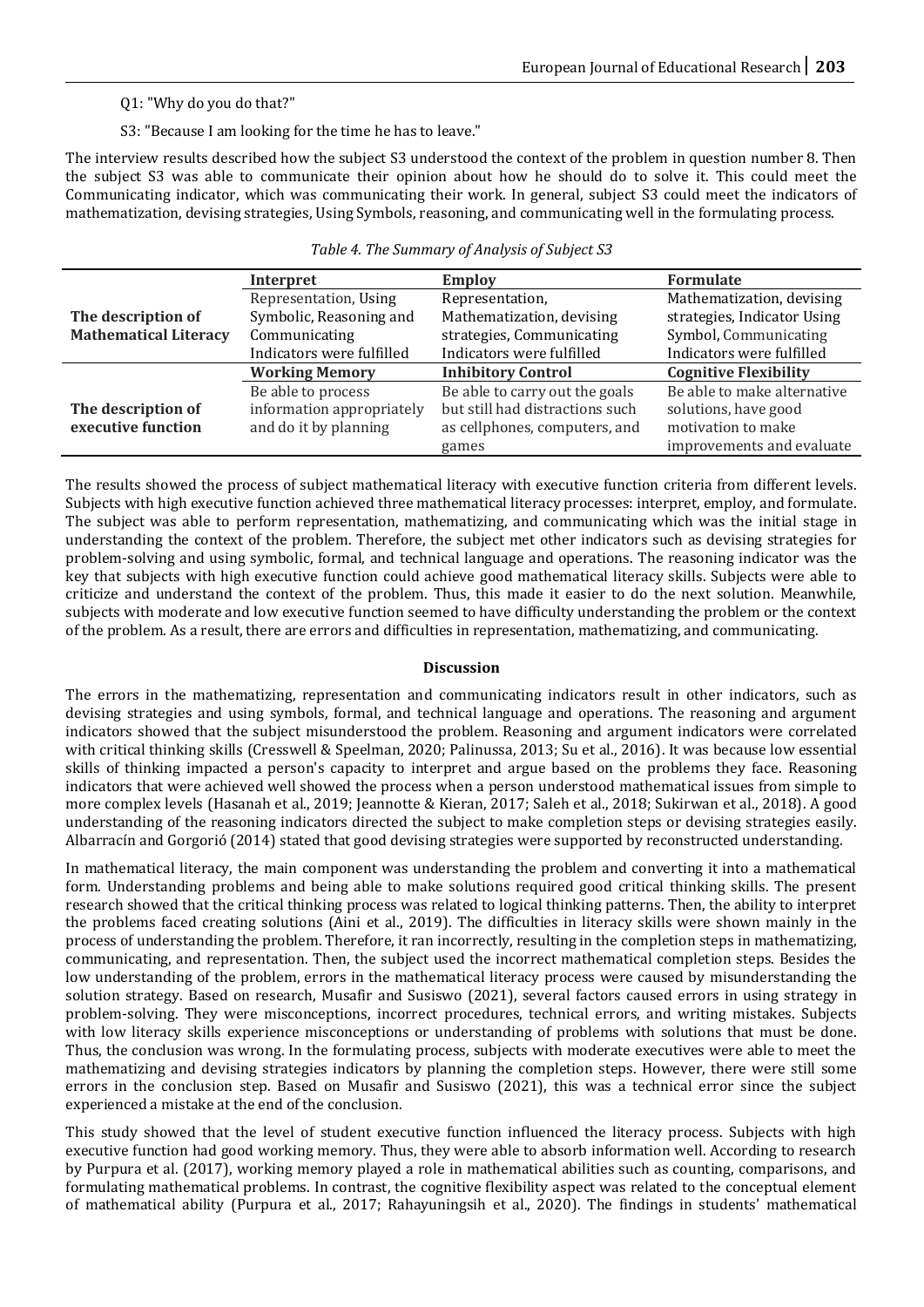literacy skills showed that the PISA indicators could not appear in achieving mathematical literacy skills when solving PISA questions. Subjects who could solve PISA questions showed that it began with main indicators such as mathematizing, representation, and communicating. The achievement of these indicators made it easier for students to achieve other related indicators such as devising strategies, reasoning, and argument, Using symbolic, formal, and technical language, and operations. The mathematical literacy process required additional indicators to improve literacy skills, such as critical thinking, which was the basis for achieving the main indicators. Critical thinking was the first step to achieve other indicators in mathematical literacy. One of the PISA indicators that were not possible to apply was using mathematical tools because these indicators were adjusted to the criteria and types of problems given.

#### **Conclusion**

Provide a statement that what is expected can ultimately result, as stated in the "Introduction" chapter. Based on the discussion that has been carried out, it showed that the executive function had a role in students' mathematical literacy skills. Literacy skills had three processes, namely formulate, employ, and interpret. This included the main indicators such as communication, mathematizing, and representation. Then it was followed by indicators such as reasoning and argument, devising strategies for solving problems, using symbolic, formal, and technical language and operations, which the main indicators influenced it in achieving it. Students' understanding of a problem strongly influenced the achievement of the main indicators. To achieve this, it needed a mathematical literacy skill, namely critical thinking. One of the PISA indicators that could not always be met was using mathematical tools.

#### **Recommendations**

The research conducted is to analyze students' literacy ability based on the executive function possessed by the subject. The following research recommendation is an analysis of executive function development to improve mathematical literacy ability. Recommendations for education practitioners is it is important to consider the executive function aspect in compiling mathematics learning, especially mathematical literacy.

#### **Limitations**

The limitation of this study was the limited literacy ability of 15-year-old subjects studying at the junior high school level in Salatiga City. This research is still very open for research development related to literacy and executive functions, especially in more detail on hot executive functions and cool executive functions. Another limitation in this study is the need for further research on subjects with children under 15 and adolescents over 15 years old.

## **Acknowledgements**

We are very grateful to the Ministry of Education, Culture, Research, and Technology (Kemendikbud Ristek) of the Republic of Indonesia for the financial support in the form of research grants.

## **Funding**

This research was funded by the Ministry of Education, Culture, Research, and Technology through the Doctoral Dissertation Research program in 2020 with grant number 062021.

## **Authorship Contribution Statement**

Kusuma: Conceptualization, design, analysis/ interpretation, writing. Sukestiyarno: Editing/reviewing, critical revision of manuscript, supervision, final approval. Wardono: Editing/reviewing, supervision, final approval. Cahyono: Editing/reviewing, supervision, final approval.

#### **References**

- Abreu-Mendoza, R. A., Chamorro, Y., Garcia-Barrera, M. A., & Matute, E. (2018). The contributions of executive functions to mathematical learning difficulties and mathematical talent during adolescence. *PLoS ONE*, *13*(12), 1–21. <https://doi.org/10.1371/journal.pone.0209267>
- Aini, N. R., Syafril, S., Netriwati, N., Pahrudin, A., Rahayu, T., & Puspasari, V. (2019). Problem-based learning for critical thinking skills in mathematics. *Journal of Physics: Conference Series*, *1155*(1) 1-7. [https://doi.org/10.1088/1742-](https://doi.org/10.1088/1742-6596/1155/1/012026) [6596/1155/1/012026](https://doi.org/10.1088/1742-6596/1155/1/012026)
- Albarracín, L., & Gorgorió, N. (2014). Devising a plan to solve fermi problems involving large numbers. *Educational Studies in Mathematics*, *86*(1), 79–96.<https://doi.org/10.1007/s10649-013-9528-9>
- Anderson, V., Spencer-Smith, M., Coleman, L., Anderson, P., Williams, J., Greenham, M., Leventer, R. J., & Jacobs, R. (2010). Children's executive functions: Are they poorer after very early brain insult. *Neuropsychologia*, *48*(7), 2041–2050[. https://doi.org/10.1016/j.neuropsychologia.2010.03.025](https://doi.org/10.1016/j.neuropsychologia.2010.03.025)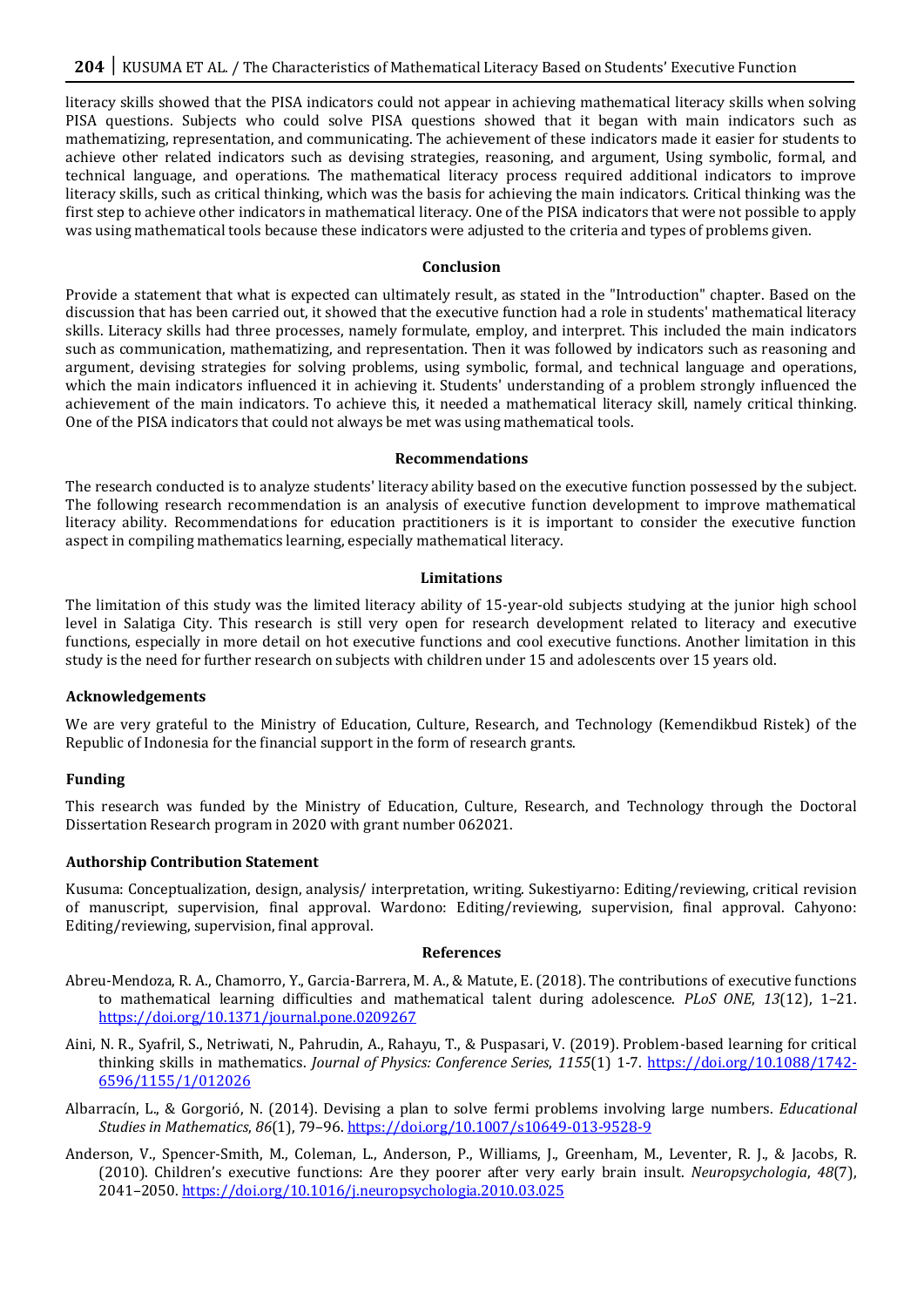- Baggetta, P., & Alexander, P. A. (2016). Conceptualization and operationalization of executive function. *Mind, Brain, and Education*, *10*(1), 10–33.<https://doi.org/10.1111/mbe.12100>
- Clements, D. H., Sarama, J., & Germeroth, C. (2016). Learning executive function and early mathematics: Directions of causal relations. *Early Childhood Research Quarterly*, *36*, 79–90[. https://doi.org/10.1016/j.ecresq.2015.12.009](https://doi.org/10.1016/j.ecresq.2015.12.009)
- Cresswell, C., & Speelman, C. P. (2020). Does mathematics training lead to better logical thinking and reasoning? A cross-sectional assessment from students to professors. *PLoS ONE*, *15*(7), 1–21. <https://doi.org/10.1371/journal.pone.0236153>
- Diamond, A. (2013). Executive functions. *Annual Review of Psychology*, *64*, 135–168. [https://doi.org/10.1146/annurev](https://doi.org/10.1146/annurev-psych-113011-143750)[psych-113011-143750](https://doi.org/10.1146/annurev-psych-113011-143750)
- Feriyanto, F., & Putri, R. O. E. (2020). Developing mathematics module based on literacy and higher order thinking skills questions to train critical thinking ability of high school students in mojokerto. *Journal of Physics: Conference Series*, *1594*(1) 1-8<https://doi.org/10.1088/1742-6596/1594/1/012014>
- Hasanah, N., Sri, T., Asih, N., & Kharisudin, I. (2019). Peningkatan kemampuan pemecahan masalah matematika siswa melalui model pembelajaran fostering communities of learners [Improving students' mathematical problemsolving skills through fostering communities of learners learning model]. *PRISMA, Proceedings of the National Mathematics Conference/ PRISMA, Prosiding Seminar Nasional Matematika 2*(25), 622–628[. https://bit.ly/3EUioCq](https://bit.ly/3EUioCq)
- Jeannotte, D., & Kieran, C. (2017). A conceptual model of mathematical reasoning for school mathematics. *Educational Studies in Mathematics*, *96*(1), 1-16.<https://doi.org/10.1007/s10649-017-9761-8>
- Joswick, C.,Clements, D. H., Sarama, J., Banse, H. W., & Day-Hess, C. A. (2019). Double impact: Mathematics and executive function. *Teaching Children Mathematics*, *25*(7), 416-426.<https://doi.org/10.5951/teacchilmath.25.7.0416>
- Kilpatrick, J. (2001). Understanding mathematical literacy: The contribution of research. *Educational Studies in Mathematics*, *47*(5), 101–116[. https://doi.org/10.1023/A:1017973827514](https://doi.org/10.1023/A:1017973827514)
- Magalhães, S., Carneiro, L., Limpo, T., & Filipe, M. (2020). Executive functions predict literacy and mathematics achievements: The unique contribution of cognitive flexibility in grades 2, 4, and 6. *Child Neuropsychology*, *26*(7), 934–952[. https://doi.org/10.1080/09297049.2020.1740188](https://doi.org/10.1080/09297049.2020.1740188)
- Maslihah, S., Waluya, S. B., Rochmad, & Suyitno, A. (2020). The role of mathematical literacy to improve high order thinking skills. *Journal of Physics: Conference Series*, *1539*(1), 1-7. [https://doi.org/10.1088/1742-](https://doi.org/10.1088/1742-6596/1539/1/012085) [6596/1539/1/012085](https://doi.org/10.1088/1742-6596/1539/1/012085)
- Miyake, A., Friedman, N. P., Emerson, M. J., Witzki, A. H., Howerter, A., & Wager, T. D. (2000). The unity and diversity of executive functions and their contributions to complex "frontal lobe" tasks: A latent variable analysis. *Cognitive Psychology*, *41*(1), 49–100[. https://doi.org/10.1006/cogp.1999.0734](https://doi.org/10.1006/cogp.1999.0734)
- Musafir, R. R., & Susiswo, S. (2021). The strategies and errors of high school students' in solving logarithmic inequalities. In H. Suwono, H. Habiddin & D. Rodić (Eds.), *Proceedings of the 4th International Conference on Mathematics and Science Education* (pp.1-7). Universitas Negeri Malang.<https://doi.org/10.1063/5.0043439>
- Novitasari, M., Sutama, Narimo, S., Fathoni, A., Rahmawati, L., & Widyasari, C. (2020). Habituation of digital literacy and critical thinking in mathematics in elementary school. *International Journal of Scientific and Technology Research*, *9*(3), 3395–3399[. https://bit.ly/3kfK3pr](https://bit.ly/3kfK3pr)
- Ojose, B. (2011). Mathematics literacy : are we able to put the mathematics we learn into everyday use?. *Journal of Mathematics Education*, 4(1), 89–100[. https://educationforatoz.com/images/Bobby\\_Ojose.pdf](https://educationforatoz.com/images/Bobby_Ojose.pdf)
- Organization for Economic Cooperation and Development. (2019). *Pisa 2018 assessment and analytical framework*. [https://doi.org/10.1787/b25efab8-en.](https://doi.org/10.1787/b25efab8-en)
- Organization for Economic Cooperation and Development. (2021, January 10). *Pisa 2022 mathematics framework*. <https://pisa2022-maths.oecd.org/>
- Palinussa, A. L. (2013). Students' critical mathematical thinking skills and character: Experiments for junior high school students through realistic mathematics education culture-based. *Journal on Mathematics Education*, *4*(1), 75–94. <https://doi.org/10.22342/jme.4.1.566.75-94>
- Peng, P., Wang, C., & Namkung, J. (2018). Understanding the cognition related to mathematics difficulties: A metaanalysis on the cognitive deficit profiles and the bottleneck theory. *Review of Educational Research*, *88*(3), 434– 476[. https://doi.org/10.3102/0034654317753350](https://doi.org/10.3102/0034654317753350)
- Purpura, D. J., Schmitt, S. A., & Ganley, C. M. (2017). Foundations of mathematics and literacy: The role of executive functioning components. *Journal of Experimental Child Psychology*, *153*, 15–34. <https://doi.org/10.1016/j.jecp.2016.08.010>